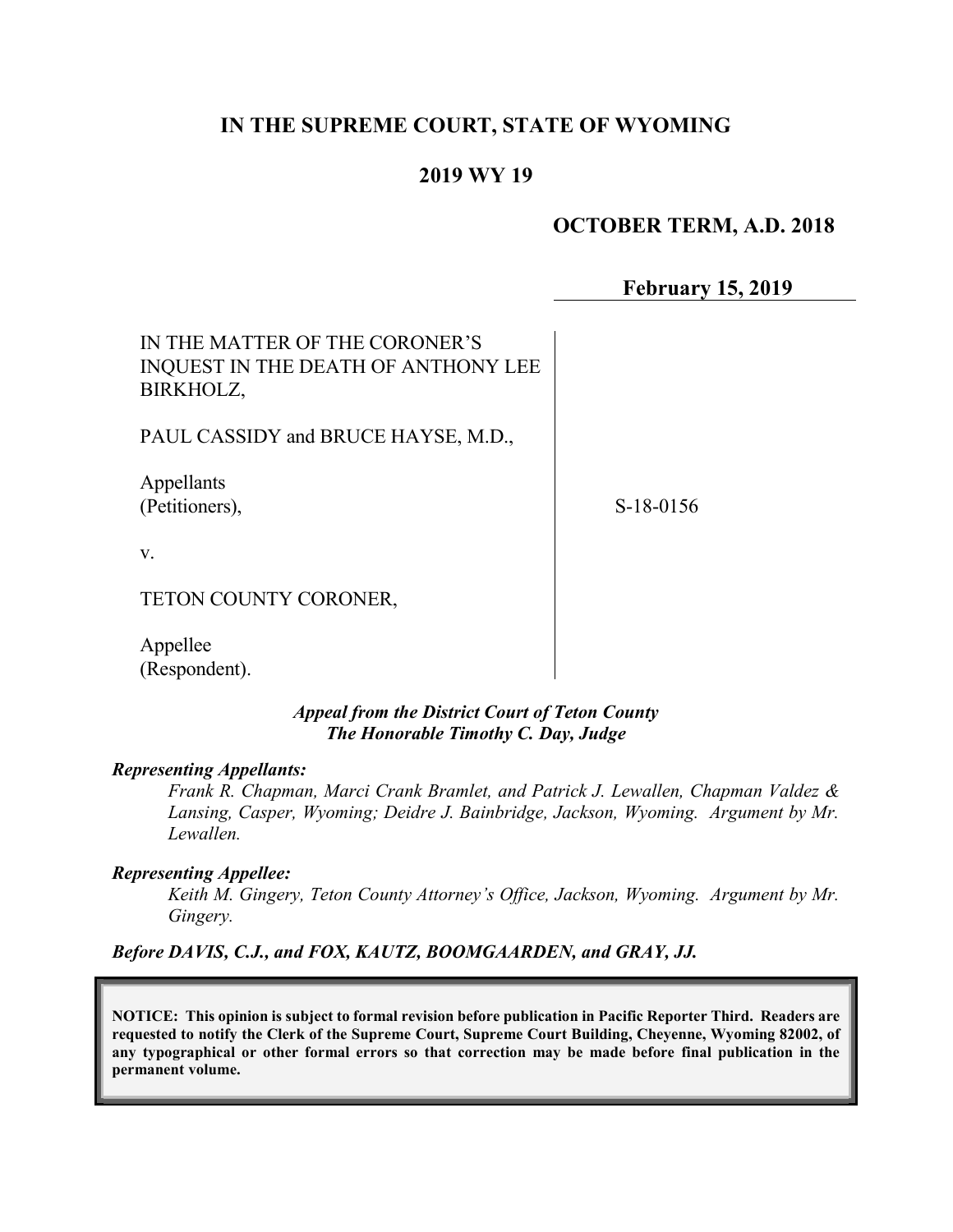### GRAY, Justice.

[¶1] Appellants, Paul Cassidy and Bruce Hayse, M.D., filed a W.R.C.P. Rule 60 motion to set aside the Coroner's Inquest Verdict. The district court dismissed the motion, concluding it lacked subject matter jurisdiction. We affirm.

### ISSUE

[¶2] Appellants raise two issues, one of which is dispositive and rephrased as:

Does the district court have subject matter jurisdiction in a post-coroner inquest proceeding?

We do not address Appellants' second issue, whether post-inquest proceedings are governed by Wyoming's Administrative Procedure Act because that question is moot: the time for an administrative appeal has passed. When no controversary exists, courts will not consume their time dealing with moot questions. Reno Livestock Corp. v. Sun Oil Co., 638 P.2d 147, 154 (Wyo. 1981); Northern Utilities, Inc. v. Public Service Commission, 617 P.2d 1079 (Wyo. 1980).

## **FACTS**

[¶3] This case arises from a seldom used proceeding, the coroner's inquest. Anthony Lee Birkholz and Dr. Hayse were among a group of six people gathered at Dr. Hayse's home in the early morning hours of January 17, 2017. While at Dr. Hayse's house, Mr. Birkholz suffered a medical event and 911 was called. An ambulance transported him to St. John's Medical Center in Jackson, Wyoming. He was subsequently transferred to Eastern Idaho Regional Medical Center in Idaho Falls, Idaho. Mr. Birkholz died January 18, 2017. Kenneth Krell, M.D., an Idaho physician who cared for him in the Eastern Idaho Regional Medical Center, signed his death certificate, which stated that the cause of death was brain death due to out-of-hospital cardiac arrest.

[¶4] Nearly four months later, the Teton County Coroner, Brent Blue, M.D., conducted a coroner's inquest. Dr. Blue empaneled a jury, called witnesses, and presided over the inquest. The proceedings were transcribed. Dr. Blue questioned witnesses, and at times, gratuitously construed witness testimony for the jury. He spoke with individuals who were not called as witnesses and reported these conversations to the inquest jury. Dr. Blue presented Mr. Birkholz's toxicology results to the inquest jury. No court order authorized the release of these reports and no notice of the public release was given to Mr. Birkholz's father, Paul Cassidy.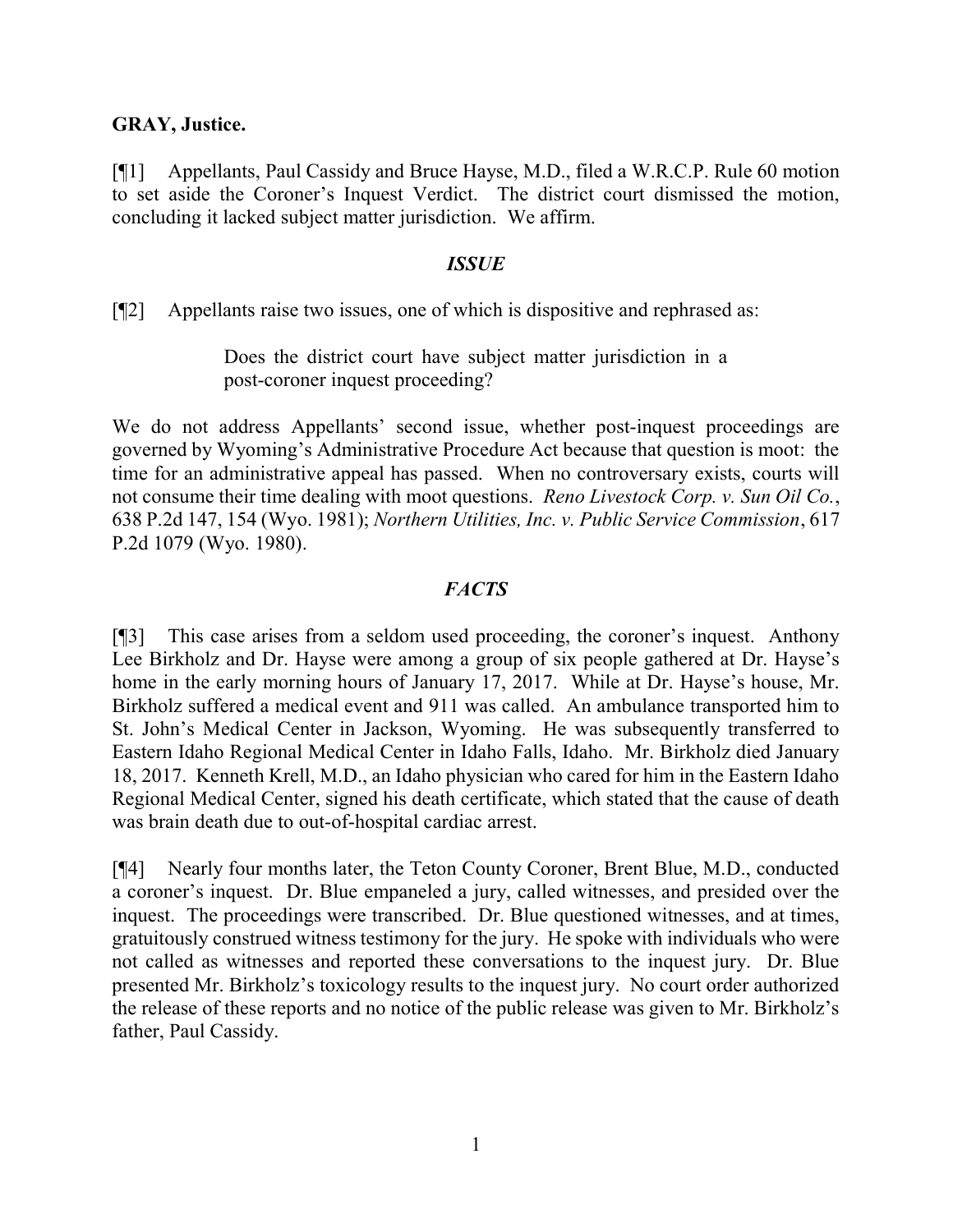[¶5] The proceeding resulted in a Coroner's Inquest Verdict of "Death due to Aspiration Secondary to Alcohol and 5-methoxy-DMT Ingestion." The verdict listed contributing factors as failure to timely call 911 and failure to protect his head and airway when dragging Mr. Birkholz down the stairs. The Coroner's Inquest Verdict was filed in the District Court of Teton County, Ninth Judicial District Agency No. 1701P-2322. Paul Cassidy and Dr. Hayse filed a W.R.C.P. Rule 60 motion to set aside the inquest verdict. The district court clerk opened a new civil action (Civil Action No. 17667) and filed the motion in that action.

[¶6] The Teton County Coroner entered an order denying the motion to set aside the inquest verdict. The order was captioned in the coroner's inquest matter (Agency No. 1701P-2322) but was filed in the Civil Action 17667. The Teton County Coroner also filed a Motion to Dismiss the W.R.C.P. Rule 60 motion to set aside the inquest verdict in the civil action. The motion to dismiss alleged lack of subject matter jurisdiction (pursuant to W.R.C.P. Rule 12(b)(1)), and failure to state a claim upon which relief can be granted (pursuant to W.R.C.P. Rule 12(b)(6)). The district court concluded that it lacked subject matter jurisdiction and granted the motion to dismiss. This appeal follows.

## STANDARD OF REVIEW

[¶7] "Subject-matter jurisdiction refers to the power of a court to hear and determine cases of the general class to which the proceedings in question belong." Christiansen v. Christiansen, 2011 WY 90, ¶ 4, 253 P.3d 153, 155 (Wyo. 2011) (citing Granite Springs Retreat Ass'n, Inc. v. Manning, 2006 WY 60, ¶ 5, 133 P.3d 1005, 1009 (Wyo. 2006)). "If the district court lacked subject matter jurisdiction, this Court has jurisdiction on appeal, not on the merits, but only as to the jurisdictional issue." Rock v. Lankford, 2013 WY 61, ¶ 18, 301 P.3d 1075, 1080 (Wyo. 2013) (quoting Hall v. Park Cty., 2010 WY 124, ¶ 3, 238 P.3d 580, 581 (Wyo. 2010)). "The existence of subject matter jurisdiction is a question of law that we review de novo." *Excel Constr., Inc. v. Town of Lovell*, 2011 WY 166, 12, 268 P.3d 238, 241 (Wyo. 2011) (quoting Madsen v. Bd. of Trustees of Mem'l. Hosp. of Sweetwater Cty., 2011 WY 36, ¶ 9, 248 P.3d 1151, 1153 (Wyo. 2011)).

#### **DISCUSSION**

[¶8] "An inquest proceeding is a statutorily authorized, nonbinding inquiry into the death of an individual, traditionally conducted by the coroner, to determine the cause of death." 18 C.J.S. Coroners § 10, Westlaw (database updated February 2019). An inquest is neither a prosecution nor a lawsuit, but is an inquisitorial proceeding aimed at establishing the truth. It can contribute to accountability for wrong-doing but is not directly intertwined with criminal process. Paul MacMahon, The Inquest and the Virtues of Soft Adjudication, 33 Yale L. & Pol'y Rev. 275, 291-93 (Spring 2015).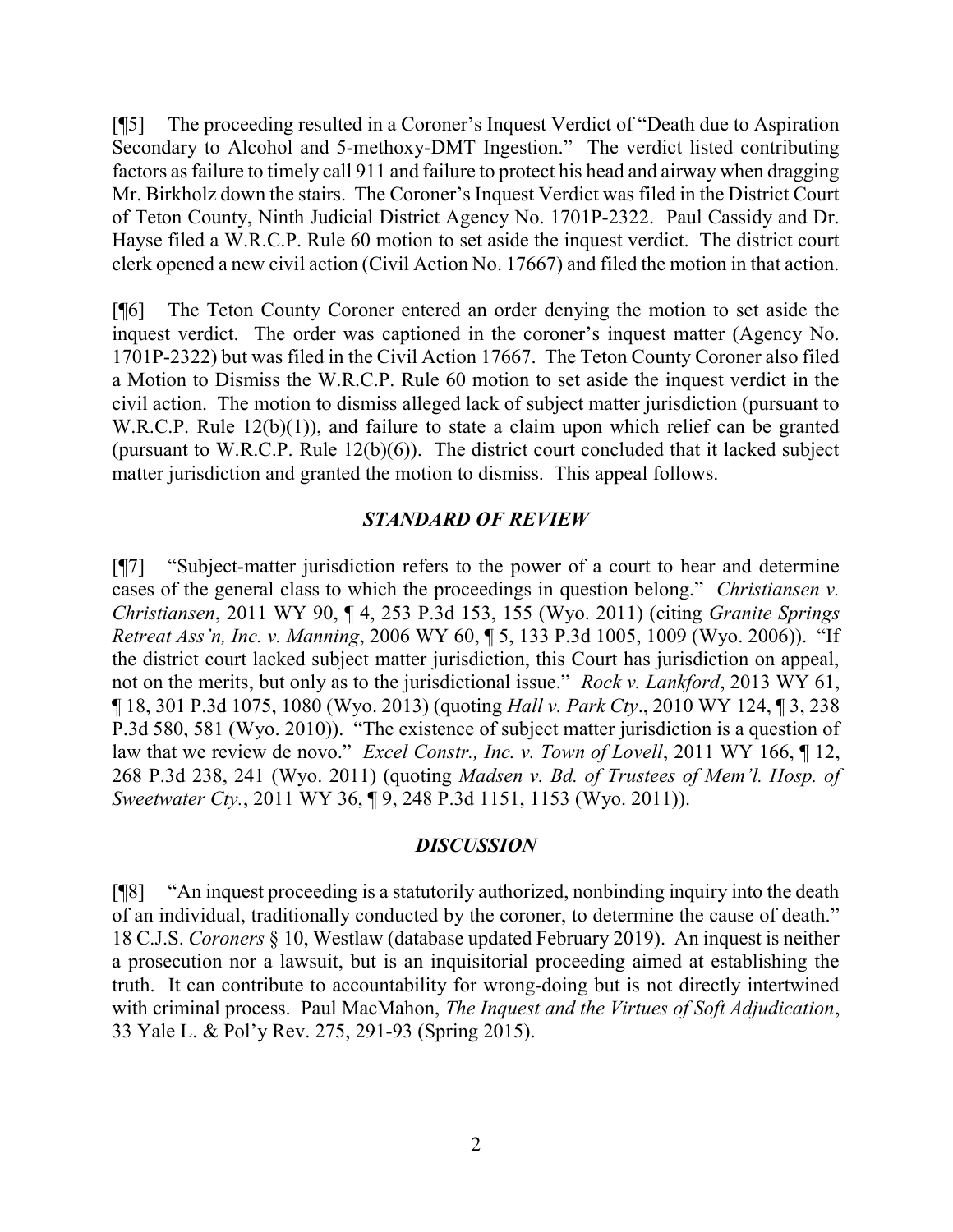[ $[$ [9] Coroners originated in England around 1194. *Id.* at 280. They were, at that time, officers of the crown with multifaceted roles. Id. These roles encompassed the responsibilities of a modern-day sheriff, coroner, and judge. Id. From the beginning, the coroner's most significant duty was the coroner's inquest. Id. When notified of a dead body, the coroner would call a jury whose duty was to inquire into the death and determine the manner and cause of death. Id.

[¶10] American colonists brought the institution of the coroner to the United States and coroner's inquests were common through the nineteenth century. *Id.* at 281. They have, however, become relatively obscure in recent history. *Id.* In many states, the coroner has been replaced by a medical examiner or by a combination medical examiner-coroner. Id. at 282-83. Only eleven states, including Wyoming, still have a coroner-only process.<sup>1</sup> Coroner, Figure 7.1. Map of coroner and ME systems in the United States, ScienceDirect.com, https://www.sciencedirect.com/topics/medicine-and-dentistry/coroner (last visited Feb. 12, 2019).

[¶11] In Wyoming, statutes establish the coroner's duties and the inquest process. "When the coroner is notified that . . . the death resulted from injury sustained within the county and he suspects that the death is a coroner's case, he shall conduct an investigation which may include . . . [a]n inquest." Wyo. Stat. Ann. § 7-4-201 (LexisNexis 2017). If a coroner decides to hold an inquest, he must summon three county citizens to act as jurors. Id. The coroner may issue subpoenas and compel the attendance of witnesses. He has the same authority to enforce attendance of witnesses and punish for contempt as circuit court judges. See Wyo. Stat. Ann. §§ 1-21-901 through -909 (LexisNexis 2017); Wyo. Stat. Ann. § 7-4-203. The coroner is required to ensure all testimony in an inquest is recorded. Wyo. Stat. Ann. § 7-4-204. At the end of the proceeding, the jurors are required to give the coroner their signed inquisition stating the name of the deceased person and when, how and by what means, if known, he came to death. Wyo. Stat. Ann. § 7-4-205. The coroner must then return the inquisition, the written evidence, and a list of witnesses to the district court. Wyo. Stat. Ann. § 7-4-206. The statute makes no provision for appeal or review of the coroner's inquest. See Wyo. Stat. Ann. §§ 7-4-201 through -206.

[¶12] Wyo. Stat. Ann. § 7-4-206 directs: "The coroner shall return to the district court the inquisition, the written evidence and a list of witnesses providing material testimony." The significant term in this provision is "inquisition." *Id.* Appellants argue that this language

 $\overline{a}$ 

<sup>&</sup>lt;sup>1</sup> The breakdown of states that use coroners only, medical examiners only, or a mixture in the United States is: county medical examiners only (4 states); statewide medical examiners (16 states and the District of Columbia); district medical examiner (1 state); coroner offices by county or multi-county districts (11 states including Wyoming); and mixture of medical examiner and coroner's offices (18 states). Coroner, Figure 7.1. Map of coroner and ME systems in the United States, ScienceDirect.com, https://www. sciencedirect.com/topics/medicine-and-dentistry/coroner (last visited Feb. 12, 2019).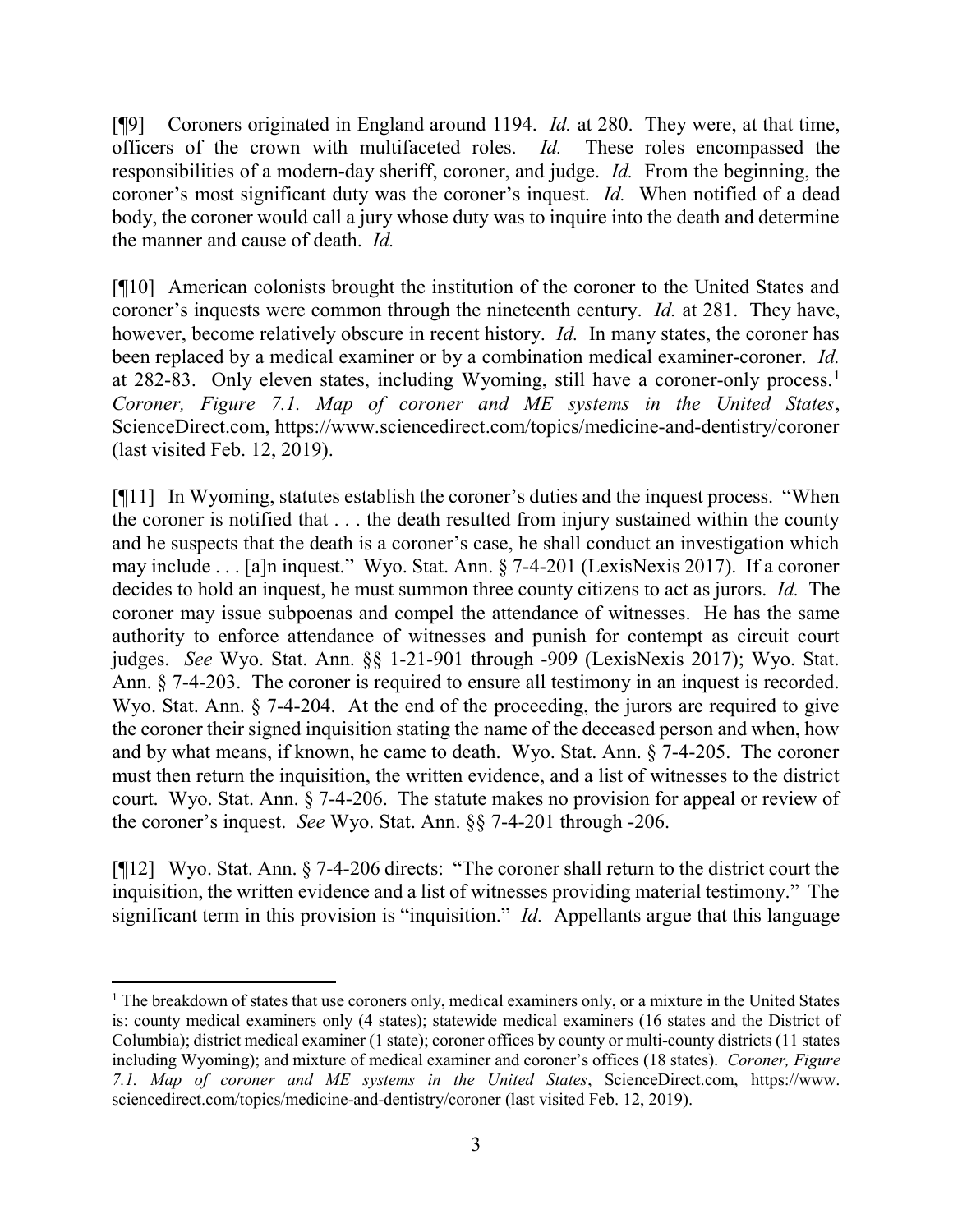contains a clear directive by the legislature conferring jurisdiction on the district court. Their argument turns on the meaning of the word "inquisition" in the statute.

[¶13] We have held this Court applies a de novo standard of review to issues of statutory construction and interpretation. Ramirez v. State, 2016 WY 128, ¶ 7, 386 P.3d 348, 349 (Wyo. 2016). "In any question of statutory interpretation, our primary objective is to give effect to the legislature's intent." Cheyenne Newspapers, Inc. v. Bd. of Trustees of Laramie Cty. Sch. Dist. No. One, 2016 WY 113, ¶ 10, 384 P.3d 679, 682 (Wyo. 2016) (citing L & L Enters. v. Arellano (In re Arellano), 2015 WY 21, ¶ 13, 344 P.3d 249, 252 (Wyo. 2015)). We "first look to the plain language of the statute to determine the legislature's intent." In re Estate of Meyer, 2016 WY 6, ¶ 17, 367 P.3d 629, 634 (Wyo. 2016) (citing Wyo. Cmty. Coll. Comm'n v. Casper Cmty. Coll. Dist., 2001 WY 86, ¶¶ 16-17, 31 P.3d 1242, 1249 (Wyo. 2001); Fontaine v. Bd. of Cty. Comm'rs, 4 P.3d 890, 894 (Wyo. 2000); State ex rel. Motor Vehicle Div. v. Holtz, 674 P.2d 732, 736 (Wyo. 1983)). When we examine "plain language," we often are guided by dictionary definitions of the terms used in the statute. See, e.g., BJ Hough, LLC v. City of Cheyenne, 2012 WY 140, ¶ 25, 287 P.3d 761, 770 (Wyo. 2012).

[¶14] "Inquisition" is defined by Black's Law Dictionary as "1. The record of the finding of the jury sworn by the coroner to inquire into a person's death. 2. A judicial inquiry, esp. in a derogatory sense. 3. Hist. Eccles. law. A persistent, grueling examination conducted without regard for the examinee's dignity or civil rights." *Inquisition*, Black's Law Dictionary (10th ed. 2014). The Merriam-Webster Dictionary alternatively defines inquisition as

- 1 a capitalized : a former Roman Catholic tribunal for the discovery and punishment of heresy b : an investigation conducted with little regard for individual rights c : a severe questioning
- 2 : a judicial or official inquiry or examination usually before a jury also : the finding of the jury
- 3 : the act of inquiring : EXAMINATION[.]

Inquisition, Merriam-Webster Dictionary, https://www.merriam-webster.com/dictionary/ inquisition (last visited Feb. 6, 2019). If in place of the statutory language, we substitute the Merriam-Webster definition for an inquisition, "a judicial or official inquiry or examination usually before a jury" it opens the door a crack for the argument the legislature meant the district court to have jurisdiction in post-inquest proceedings. *Id.* If we, instead, substitute the definition found in Black's, "[t]he record of the finding of the jury sworn by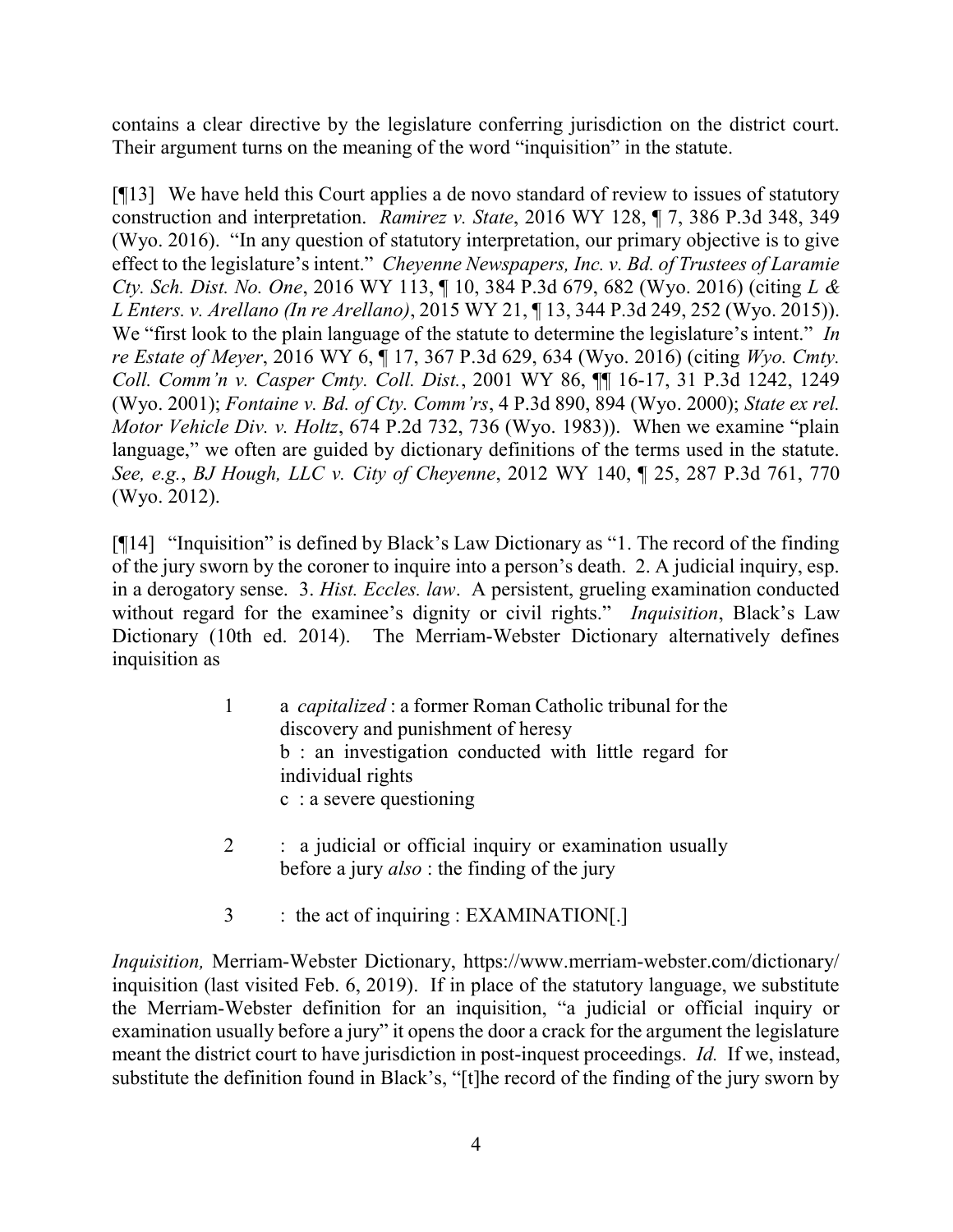the coroner to inquire into a person's death," the jurisdiction argument meets a closed door. Inquisition, Black's Law Dictionary.

[ $[15]$ ] The district court, applying the doctrine of *noscitur a sociis* (a word is known by the company it keeps), found that the word "inquisition" in Wyo. Stat. Ann. § 7-4-205 means the documentary record of the jury's finding.

> The doctrine of construction—*noscitur a sociis*—teaches that "the meaning of particular terms in a statute be ascertained by reference to words associated with them in the statute; and that where two or more words of analogous meaning are employed together in a statute, they are understood to be used in their cognate sense, to express the same relations and give color and expression to each other."

Antonin Scalia & Bryan A. Garner, Reading Law: The Interpretation of Legal Texts, at 195 (2012) (citing City of Fort Worth v. Cornyn, 86 S.W.3d 320, 327 (Tex. App. 2002)). Under this rule of construction, we construe the phrases "the inquisition," the "written evidence," and "a list of witnesses" in reference to each other. While the word inquisition could refer to the official inquiry conducted by the jury, there is no doubt given "its company" that it refers to the record of the findings of the jury. We agree with the district court, the meaning of the word "inquisition" is evident. We find Appellant's interpretation of the meaning of "inquisition" unpersuasive. The statute directs that a record of the proceedings be filed with the district court.

[¶16] Appellants next argue that the district court has inherent equitable power to address post-inquest proceedings and that such a view is consistent with other jurisdictions. Appellants direct our attention to Estate of Severt v. Wood, 107 Ohio App. 3d 123, 128, 667 N.E.2d 1250, 1253 (1995) (the underlying statute provides for court review of a coroner's verdict); Harshfield v. Harshfield, 842 P.2d 535, 538 (Wyo. 1992) (a district court has inherent equitable power to modify a final judgment); Matter of Kimball's Estate, 583 P.2d 1274, 1275 (Wyo. 1978) (courts have inherent equitable power to grant relief from accident or mistake); Holmes v. Holmes, 211 P.2d 946, 953 (Wyo. 1949) (courts have the power to correct clerical errors); and W.R.C.P. Rule 60.

[¶17] These cases are distinguishable from the case before us. Severt is at odds with our case because Ohio statutes specifically authorize post-inquisition review by the court. Id., 667 N.E. 2d at 1253. The Wyoming cases are distinguishable because they apply W.R.C.P. Rule 60 to modify final orders or judgments. Harshfield, 842 P.2d at 538; Kimball's Estate, 583 P.2d at 1275; Holmes, 211 P.2d at 953. Here, the inquest verdict is not a judgment.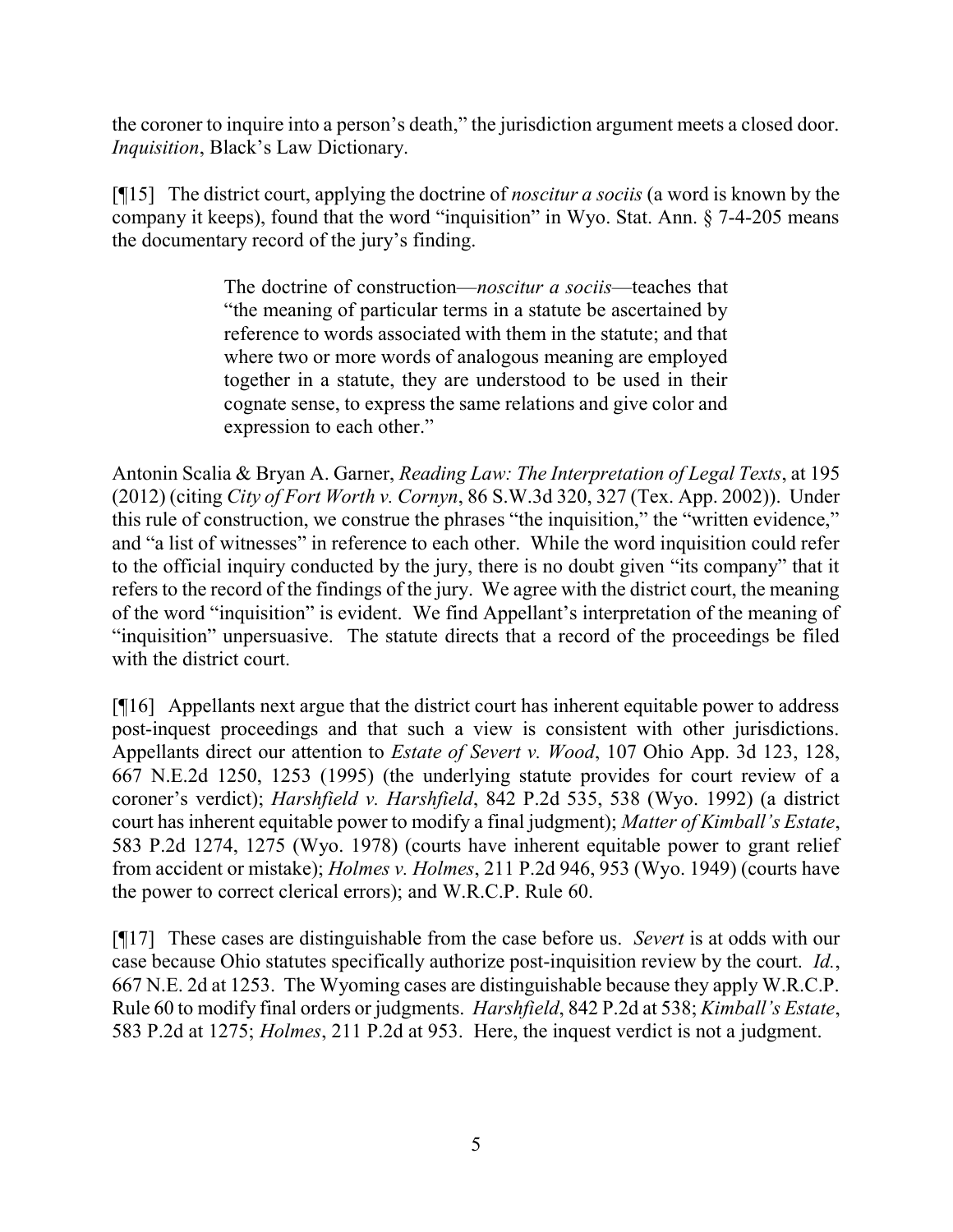[¶18] Courts differ on whether a coroner acts in a judicial capacity when conducting an inquest. 18 Am. Jur. 2d Coroners § 8, Westlaw (database updated February 2019). Yet, "every court that has examined the issue" has held that the verdict was not subject to review, because it is "merely advisory," and has "no probative effect." In re Boston, 112 Wash. App. 114, 118-19, 47 P.3d 956, 958 (2002), 78 A.L.R.2d 1218 (1961) (citing Smalls v. State, 101 Ga. 570, 28 S.E. 981 (1897)). We have said, "[t]he verdict of a coroner's jury is merely advisory and has no probative effect." Raigosa v. State, 562 P.2d 1009, 1015 (Wyo. 1977) (citing 18 Am. Jur. 2d. Coroners § 15, at [650].

[¶19] Washington, like Wyoming, does not address post-inquest proceedings in its statutes. In re Boston, 47 P.3d at 958. The Washington Court of Appeals held,

> [A]n inquest jury's verdict is not a 'final decision of a *court*.' It is at most a 'final decision' of an advisory panel of jurors as to the answers to certain questions the coroner (or judge acting as the coroner) has asked them. The jury's verdict does not adjudicate the rights of anyone, nor does it affect anyone's rights. It merely supplies the executive with the jury's opinion as to the cause of death and criminal responsibility of those involved.

Id. at 959 (emphasis in original).

[¶20] Here, as in Washington, Wyoming Statutes establish an inquisition proceeding outside of the courts. Wyo. Stat. Ann. § 7-4-201 et seq. The coroner's inquisition is an executive function, and the Coroner's Inquest Verdict is binding on no one. Wyoming Statutes set out the coroner's duties and responsibilities. See Wyo. Stat. Ann. §§ 7-4-201 through -206. The statutes direct that at the conclusion of inquest proceedings, certain documents be filed with the district court. Wyo. Stat. Ann. § 7-4-206. The filing of these records with the district court does not, without more, confer jurisdiction on the district court. A coroner's inquest verdict is not a final order or judgment and the Court's equitable powers to grant relief do not come into play. Questions raised about the propriety of the process, the lack of fundamental safeguards in an inquisition, and bias in the proceeding can best be addressed by the legislature. The district court properly dismissed the appellant's W.R.C.P. Rule 60(b) motion for lack of jurisdiction.

## **CONCLUSION**

[¶21] A coroner's inquest is an executive matter conducted outside of the courts. The Coroner's Inquest Verdict is not a final order and has no probative effect. The filing of the Coroner's Inquest Verdict and other associated documents with the district court is ministerial and does not confer jurisdiction on the district court. The district court properly